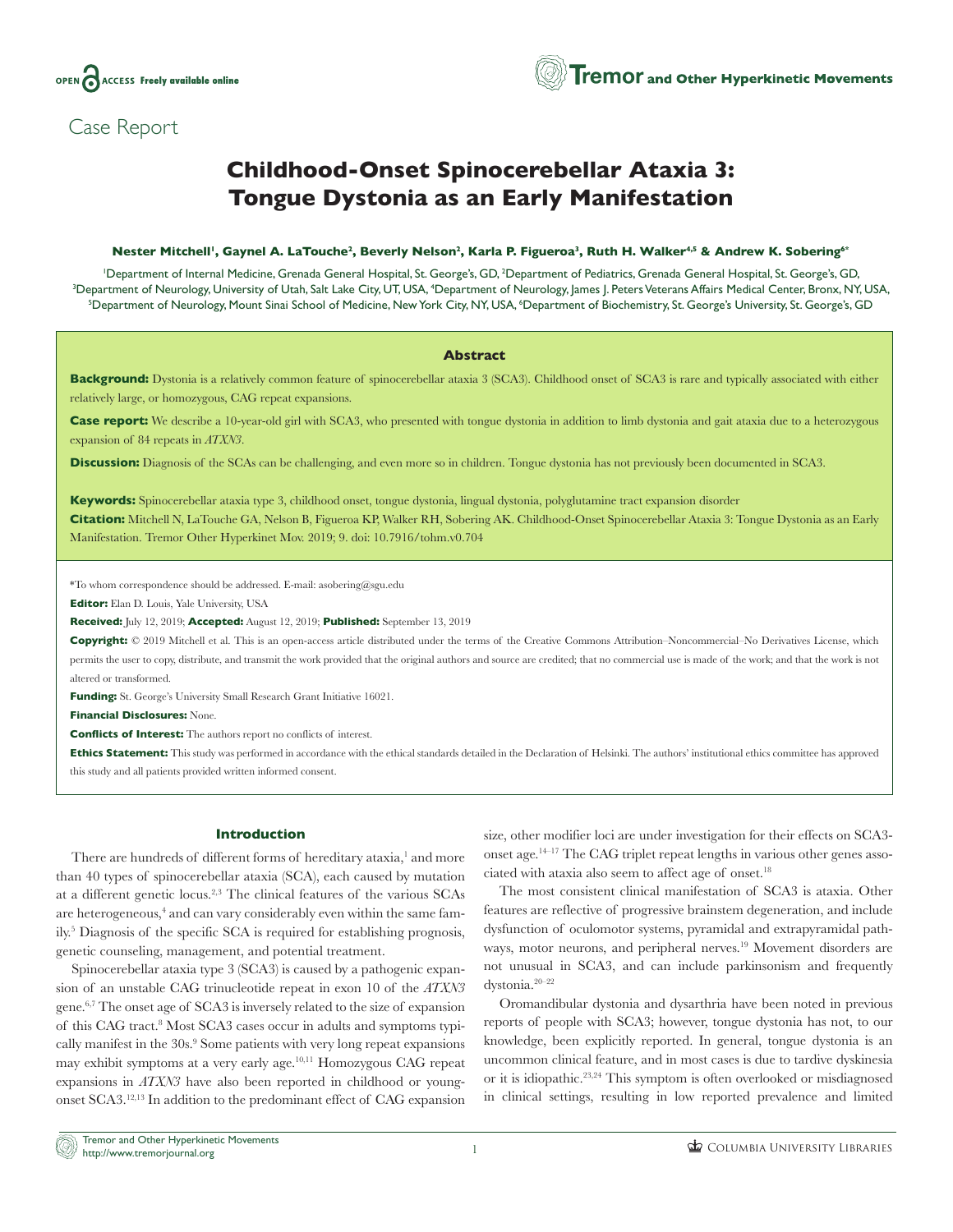treatment options.25 Childhood, or young-onset, tongue dystonia is even more unusual. Here we present a girl with childhood-onset SCA3 who presented with tongue dystonia in addition to ataxia.

### **Methods**

Neurological evaluations were performed at a *pro bono* movement disorders clinic. The parents of the patient provided written informed consent for genetic testing, release of clinical history, and publication of video documentation of the movement disorder. Assent was also obtained from the patient. Due to the small population size of the Caribbean island where our patient and family reside (less than 100,000 residents), our IRB has requested that we do not reveal their precise nationality or geographic locations.

DNA was isolated from whole blood using Qiagen Puregene (Venlo, the Netherlands). The CAG repeat region of the *ATXN3* gene was analyzed by PCR amplification followed by capillary electrophoresis with internal standards as previously described.<sup>26,27</sup>

#### **Case report**

An 11-year-old Afro-Caribbean girl presented with a 1-year history of dysarthria, dysphagia, hand clumsiness, leg pain, and progressive gait disturbance with toe-walking, stumbling, and falling. Detailed family history was not available. There was no indication of cognitive dysfunction and she was attending classes appropriate for her age, apart from physical education. Plain radiography of hips and spine showed mild scoliosis. Routine laboratory investigations were noncontributory. Soon after her initial neurological examination, she had been given haloperidol, 2.5 mg at bedtime, for the tongue dystonia and other dystonic



Figure **1. Brain Imaging of Patient.** Cerebellum and other brain structures appear normal by MRI.

movements; this was discontinued after 3 days due to sedation and lack of clinical efficacy. Brain MRI scan, although limited by movement artifact, was grossly normal (Figure 1).

Neurological examination revealed moderate nystagmus on lateral gaze. Speech was dysarthric; her tongue was hypertrophic with involuntarily movements and abnormal posturing (Video). There was dystonic finger posturing, which increased with repetitive finger movements. On finger-to-nose testing there was a slight tremor and mild ataxia. She had dystonic posturing of both feet with plantar flexion and spontaneous extension of the big toes. She walked on her toes with a wide-based gait and was unable to perform tandem gait. She also had a positive Romberg's sign and reflexes were pathologically increased in all extremities. Genetic testing showed 84 and 22 CAG repeats of the alleles of the *ATXN3* gene. Management was focused upon dietary advice to manage dysphagia and weight loss. Nutritional supplementation with pureed foods, thick liquids, and high-calorie/high-protein drinks was recommended.

## **Discussion**

Tongue dystonia is more likely to be seen in adults than in children; the most frequent etiology is tardive dyskinesia.25 Although our patient had been given haloperidol, the tongue dystonia was clearly present before this treatment, so we do not believe that this was the cause. Tongue dystonia may be part of the clinical spectrum of rare neurodegenerative disorders such as chorea-acanthocytosis and McLeod syndrome.28 In these disorders, it typically consists of tongue protrusion and can be precipitated by eating. In childhood or adolescence, tongue dystonia can be a feature of pantothenate kinase-associated neurodegeneration.25 Tongue dystonia has also been reported as a symptom of other disorders, including Wilson's disease, Lesch-Nyhan syndrome, and stroke, although in many patients it appears to be idiopathic.23–25,29–31

Only a small number of childhood-onset cases of SCA3 are documented in the medical literature. As observed in our patient, normal brain MRI imaging has been reported even after symptom onset.<sup>12,13</sup> Features of childhood-onset SCA3 are similar to the adult onset form, but appear to be more rapidly progressive.<sup>11</sup> A range of movement disorders, including dystonia, has been reported in SCA3 and some of the other inherited ataxias,<sup>21</sup> leading to support for the hypothesis that the cerebellum might play a role in the generation of dystonia.<sup>32</sup> Dystonia has been reported as a feature in childhood-onset SCAs,<sup>11,12</sup> but to our knowledge, tongue dystonia in SCA3 has never been documented.

Treatment of tongue dystonia can be challenging. When the movements consist of tongue protrusion, injections of botulinum toxin into the genioglossus, which protrudes the tongue, have been reported to be effective.<sup>33</sup> When other muscles are involved, this treatment is not appropriate due to the risk of causing airway obstruction.34 However, we were not able to offer the botulinum toxin option to our patient as we do not have the support of a fulltime neurologist and the drug is not available in our community.<sup>35,36</sup> Treatment otherwise consists of the usual strategies employed in dystonia.24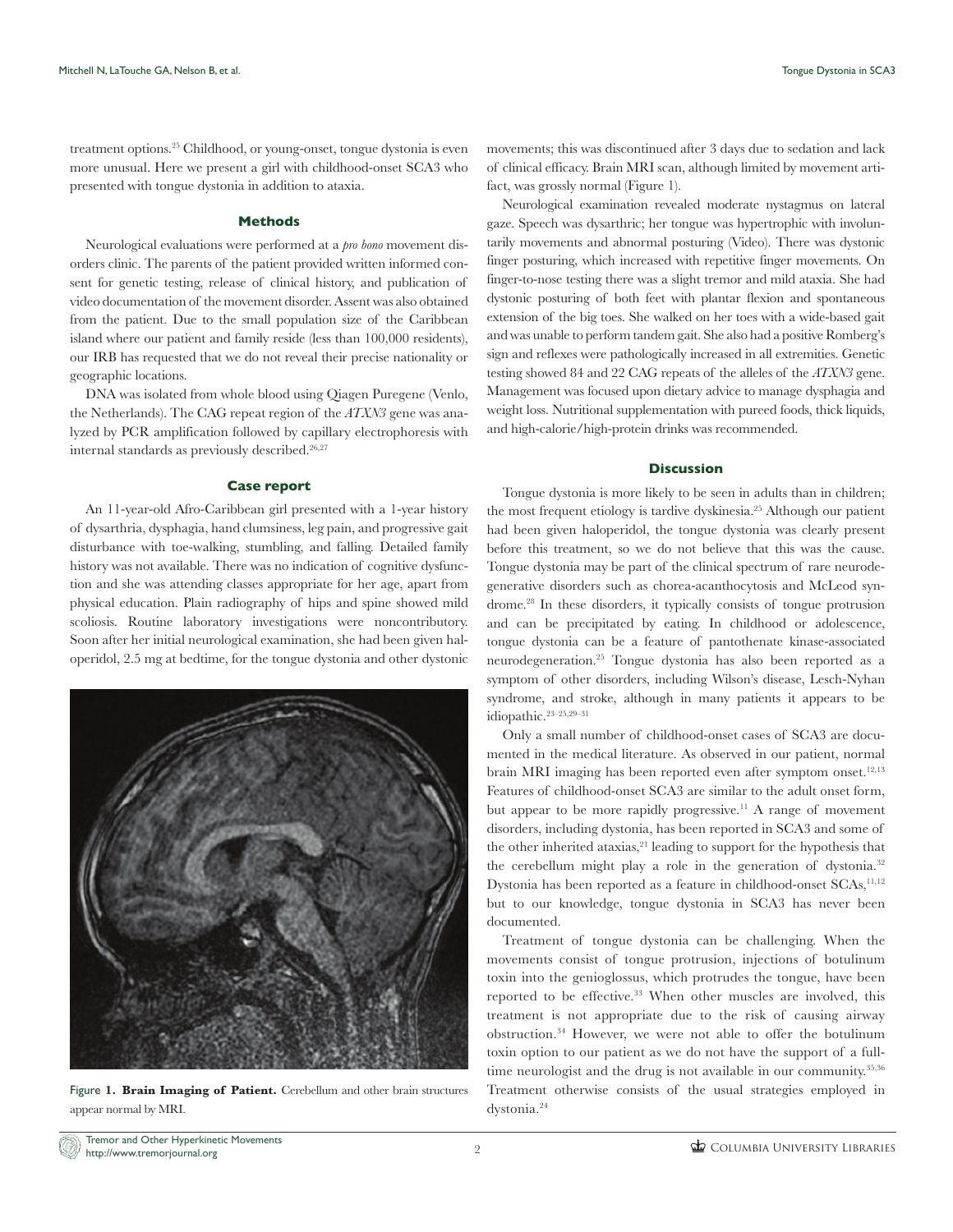

Video segment **1. Features of the Neurological Examination.** In the initial segment, the patient has some dystonia of the fingers which increases with repetitive movements. There is slight clumsiness with pronation/supination of the hands. Finger-to-nose testing appears relatively normal apart from a mild endpoint tremor. Speech appears mildly dysarthric. She has a normal range of eye movements with moderate nystagmus on smooth pursuit, especially on left lateral gaze. Her gait is mild-moderately wide-based with dystonic posturing of both feet with plantar flexion and extension of the big toes. She has difficulty performing tandem gait. On examination 1 year later, the spontaneous extension of her big toes is clearly seen, along with a Babinski sign. With arms extended there is dystonic posturing of her fingers. Her tongue is hypertrophic and demonstrates involuntarily movements with abnormal posturing; this is evident when her mouth is open and when she voluntarily moves the tongue from side to side.

## **Conclusion**

Tongue dystonia is an extremely rare disorder in childhood, and to our knowledge, this finding has not been reported as a feature of SCA3. Here, we document tongue dystonia in a child who presented with manifestations of SCA3 at 10 years of age.

#### **Acknowledgments**

The authors thank the patient and family who participated in this study.

#### **References**

1. Wallace SE, Bird TD. Molecular genetic testing for hereditary ataxia. *Neurol Clin Pract* 2018;8(1):27–32. doi: 10.1212/CPJ.0000000000000421

2. Sun YM, Lu C, Wu ZY. Spinocerebellar ataxia: relationship between phenotype and genotype – a review. *Clin Genet* 2016;90(4):305–14. doi: 10.1111/ cge.12808

3. Mundwiler A, Shakkottai VG. Autosomal-dominant cerebellar ataxias. In: Geschwind DH, Paulson HL, Klein C, editors. Handbook of clinical neurology (vol. 147). Amsterdam: Elsevier B.V.; 2018 (2nd edition), pp. 173–185.

4. Dong Y, Sun YM, Ni W, Gan SR, Wu ZY. Chinese patients with spinocerebellar ataxia type 3 presenting with rare clinical symptoms. *J Neurol Sci* 2013;324:167–71. doi: 10.1016/j.jns.2012.10.030

5. Giunti P, Sweeny MG, Harding AE. Detection of the Machado-Joseph disease/spinocerebellar ataxia three nucleotide repeat expansion in families with autosomal dominant motor disorders, including the Drew family of Walwort. *Brain* 1995;118:1077–85. doi: 10.1093/brain/118.5.1077

6. Kawaguchi Y, Okamoto T, Taniwaki M, Aizawa M, Inoue M, Katayama S, et al. CAG expansions in a novel gene for Machado-Joseph disease at chromosome 14q32.1. *Nat Genet* 1994;8(3):221–8. doi: 10.1038/ng1194-221

7. Schöls L, Vieira-saecker AMM, Schöls S, Przuntek H, Epplen JT, Riess O. Trinucleotide expansion within the MJD1 gene presents clinically as spinocerebellar ataxia and occurs most frequently in german SCA patients. *Hum Mol Genet* 1995;4(6):1001–5. doi: 10.1093/hmg/4.6.1001

8. du Montcel ST, Durr A, Rakowicz M, Nanetti L, Charles P, Sulek A, et al. Prediction of the age at onset in spinocerebellar ataxia type 1, 2, 3 and 6. *J Med Genet* 2014;51(7):479–86. doi: 10.1136/jmedgenet-2013-102200

9. Jacobi H, du Montcel ST, Bauer P, Giunti P, Cook A, Labrum R, et al. Long-term disease progression in spinocerebellar ataxia types 1, 2, 3, and 6: a longitudinal cohort study. *Lancet Neurol* 2015;14(11):1101–8. doi: 10.1016/S1474- 4422(15)00202-1

10. Zhou YX, Takiyama Y, Igarashi S, Li YF, Zhou BY, Gui DC, et al. Machado-Joseph disease in four Chinese pedigrees: molecular analysis of 15 patients including two juvenile cases and clinical correlations. *Neurology* 1997;48:482–5. doi: 10.1212/WNL.48.2.482

11. Donis KC, Saute AJM, Krum-santos AC, Furtado GV, Mattos EP, Saraiva-Pereira ML, et al. Spinocerebellar ataxia type 3/Machado-Joseph disease starting before adolescence. *Neurogenetics* 2016;17:107–13. doi: 10.1007/ s10048-016-0473-5

12. Carvalho DR, La Rocque-Ferreira A, Rizzo IM, Imamura EU, Speck-Martins CE. Homozygosity enhances severity in spinocerebellar ataxia type 3. *Pediatr Neurol* 2008;38(4):296–9. doi: 10.1016/j.pediatrneurol.2007.12.006

13. Zeng S, Zeng J, He M, Zeng X, Zhou Y, Liu Z, et al. Chinese homozygous Machado-Joseph disease (MJD)/SCA3: a case report. *J Hum Genet* 2015;60: 157–60. doi: 10.1038/jhg.2014.117

14. Bettencourt, Conceiccao Raposo M, Kazachkova N, Cymbron T, Santos C, Kay T, Vasconcelos J, et al. The APOE E2 allele increases the risk of earlier age at onset in Machado-Joseph disease. *Arch Neurol* 2011;68(12):1580–3. doi: 10.1001/archneurol.2011.636